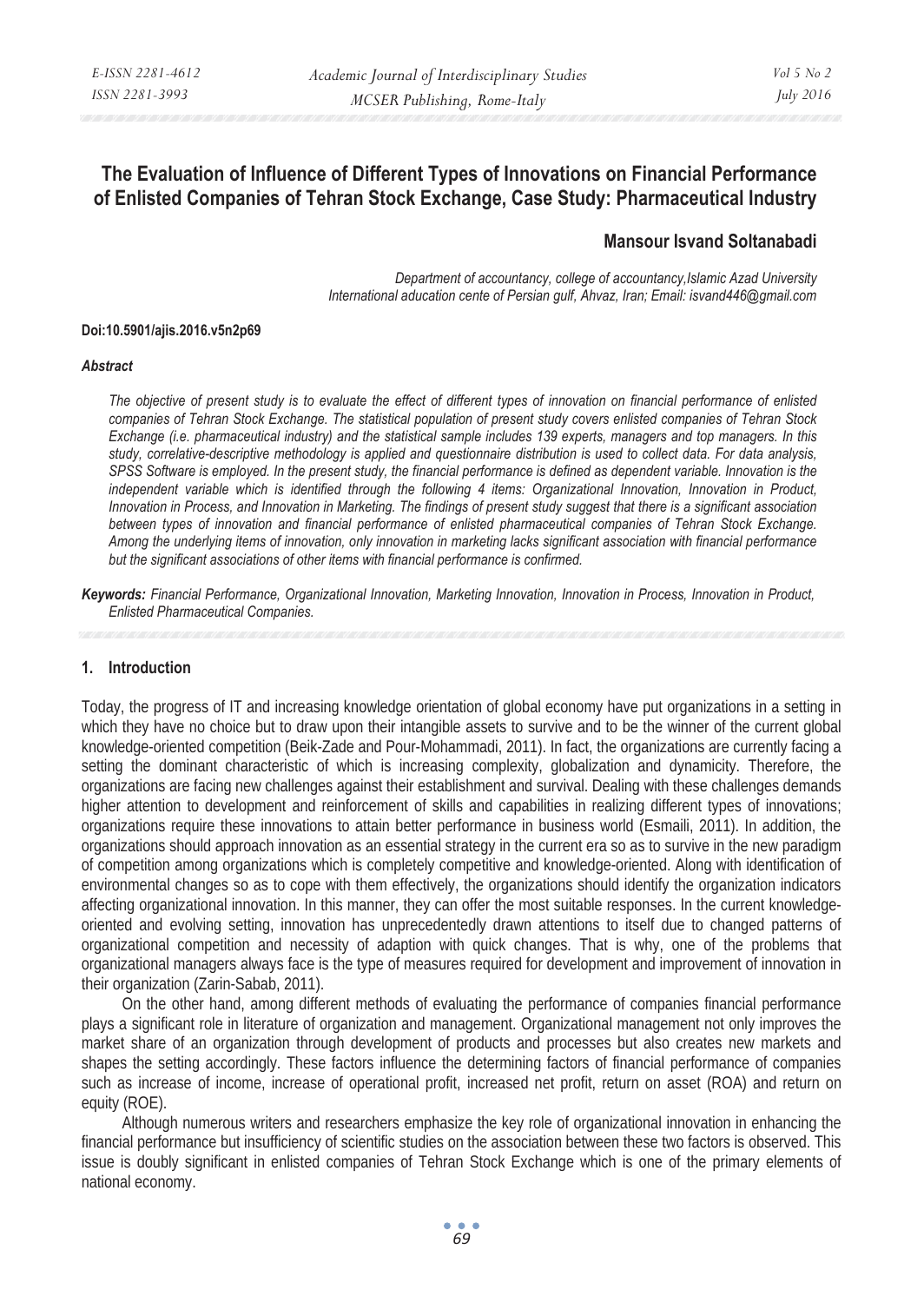| E-ISSN 2281-4612 | Academic Journal of Interdisciplinary Studies | Vol 5 No 2 |
|------------------|-----------------------------------------------|------------|
| ISSN 2281-3993   | MCSER Publishing, Rome-Italy                  | July 2016  |
|                  |                                               |            |

Therefore, the researcher in the present study faces the question whether organizational innovation affects the financial performance of enlisted companies of Tehran Stock Exchange that are involved in pharmaceutical industry. In other words, could one attribute the financial performance of the companies enlisted in Tehran Stock Exchange to different types of innovation? In the end, it is hoped that the results of present study provide the managers and experts with essential information on improvement and development of different types of innovation as an important factor in development and improvement of financial performance,

### **2. Literature Review**

Rahim-Nia et al (2008) in did a study called "The influence of emotional intelligence of managers on financial performance" on 320 employees of different branches of Eghtesad Novin Bank located in Tehran Province. Their findings suggested that emotional intelligence and its aspects (i.e. emotional self-evaluation, emotional evaluation of others, use of emotion and setting up emotion) have significant and positive association with financial performance of different branches of Eghtesad Novin Bank located in Tehran Province.

Zare' (2010) did a study titled "The investigation of factors affecting organizational innovation in Power Plant Projects Management Company (MAPNA)" based on confirmatory factor analysis. The results suggest that certain factors such as organizational structure, management style, job satisfaction, job involvement, organizational citizenship behavior and communication skills of managers are influential upon organizational innovation in MAPNA Company. These factors were identified through Delphi Technique. Among these factors, management style, job satisfaction, job involvement, and communication skills of managers were identified as significant factors affecting organizational innovation.

Rahman Seresht and Mazloomi (2004) did a survey called "The association of managerial performance of corporate investors with their financial performance". The focused on the enlisted companies of Tehran Stock Exchange and found out that different groups of owners do not equally benefit from power and alignment as influential upon financial performance of the company. In the end, the difference in ownership structures was able to explain certain variation in financial performance of the companies.

Hassani (2009) did a study titled "The investigation of the association between job characteristics and financial performance" on 168 employees of Governorship located in Bushehr Province through the methodology of correlation and attained the following finding: There is a significant association between job characteristics and financial performance. In addition, significant associations were found between diversity of skills and financial performance, between significance of task and financial performance, between meaningfulness of task and financial performance, and between feedback and financial performance.

Jane et al (2004) did a survey on the effects of innovation on performance. The statistical population and sample of present study included the companies of manufacturing industry. Following regression analysis, the findings suggested that organizational innovation, innovation in process and innovation in product affect the performance.

Subramanian and Nilakania (1996) did a survey called "Innovation: Investigation of the association among organizational innovation determiners, types of innovation and organizational performance". The statistical population and sample of present study included the companies of aviation industry. Based on regression analysis and exploratory analysis, the findings suggested that the support of top managers and financial supports for accepting innovation, integration of knowledge management and job processes and public consensus on accepting innovation are among the most significant determiners. In addition, the findings suggested that there is an association between types of innovation and organizational performance.

Hughman et al (2010) conducted a survey on the positive effects of organizational creativity on organizational performance. The statistical population and sample of the study included 160 official stuff of Midwestern (United States) based on regression analysis. The findings suggested that organizational creativity is influential upon organizational performance. The structural aspects, organizational setting, human resources competencies and creativity strategy have significant influence upon organizational performance. No evidence was found regarding a significant influence of aspects of collection and distribution on organizational performance.

Peter (2008) conducted a survey called "Technological innovation and organizational performance with modifying role of organizational culture in German companies". His findings suggest a significant association between technological innovation and organizational performance. In addition, the organizational culture was able to reinforce the intensity of association between technological innovation and organizational performance.

Stoart (2012) studied the association between organizational innovation and job redesign in a sample consisting of 35 companies active in construction industry. His methodology in this study was structural equation modelling (SEM). The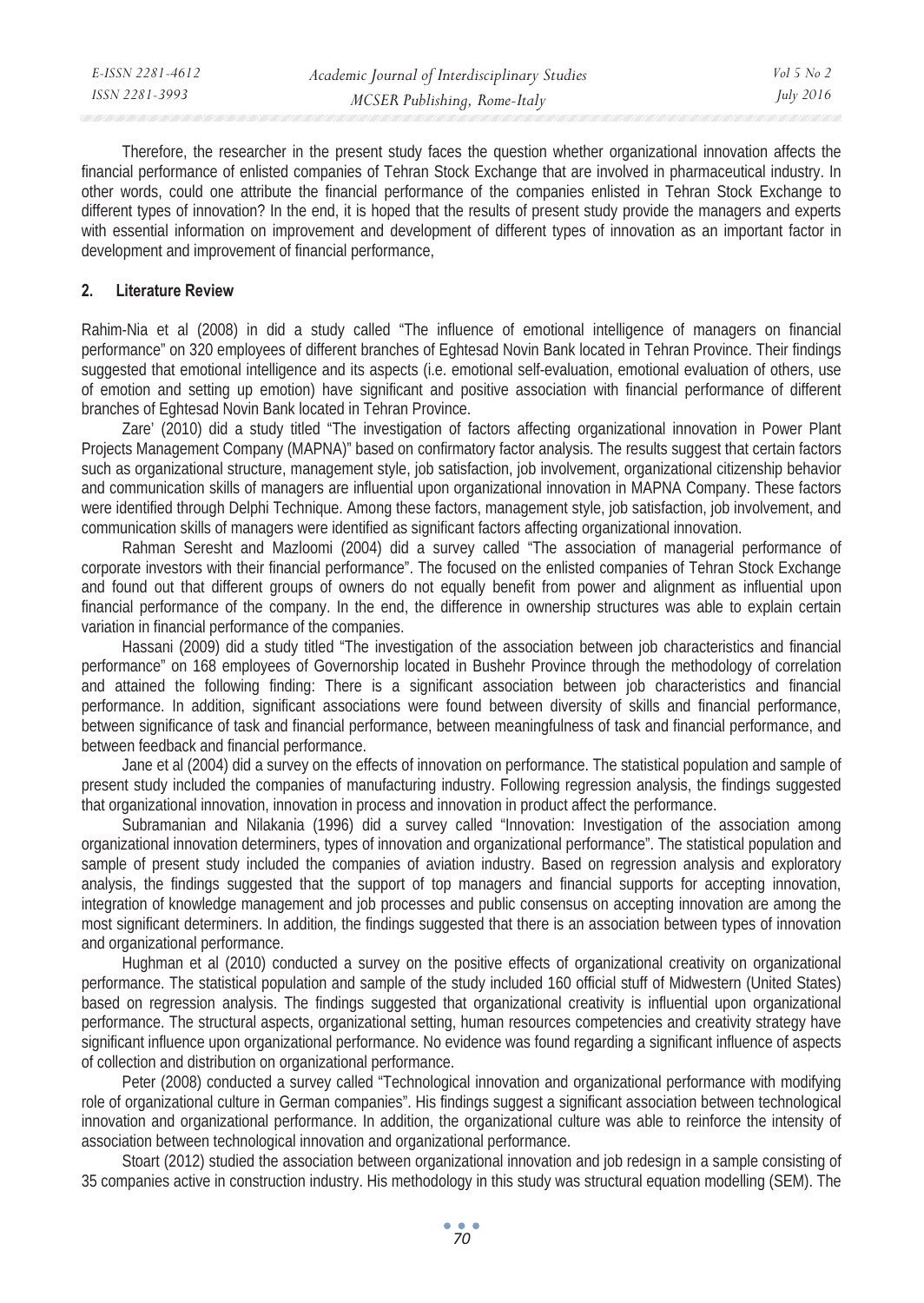| E-ISSN 2281-4612 | Academic Journal of Interdisciplinary Studies | $Vol_5$ No 2     |
|------------------|-----------------------------------------------|------------------|
| ISSN 2281-3993   | MCSER Publishing, Rome-Italy                  | <i>July 2016</i> |

findings suggested that job redesign is positively associated with organizational innovation. In addition, there is a significant association between job independence and meaningfulness of task as well as between diversity of skills and organizational innovation. The job independence is not significantly associated with organizational innovation. In addition, the findings suggest that among the aspects of job redesign, diversity of skill and job feedback have the highest and the least influence on organizational innovation respectively.

Ten Brummelhuis et al (2008) studied the association between job participation and financial performance in 17 samples of restaurants and coffee shops of Manchester (England) based on regression analysis based on structural equation modelling. The findings suggest that preoccupation with work and inclination toward it, as the top two aspects of job participation, have positive association with financial performance. While ability does not have a significant and positive association with financial performance, the number of children is negatively associated emotional burnout.

### **3. Research Hypotheses**

#### *3.1 Main Hypothesis*

1- There is a significant association between innovation and financial performance of pharmaceutical companies enlisted in Tehran Stock Exchange.

### *3.2 Secondary Hypotheses*

- 1- There is a significant association between organizational innovation and financial performance of pharmaceutical companies enlisted in Tehran Stock Exchange.
- 2- There is a significant association between innovation in product and financial performance of pharmaceutical companies enlisted in Tehran Stock Exchange.
- 3- There is a significant association between innovation in process and financial performance of pharmaceutical companies enlisted in Tehran Stock Exchange.
- 4- There is a significant association between innovation in marketing and financial performance of pharmaceutical companies enlisted in Tehran Stock Exchange.

### **4. Conceptual Model**

In the present study, we intend to discuss the influence of different types of organizational innovation on financial performance of companies enlisted in Tehran Stock Exchange (i.e. pharmaceutical industry).

As an independent variable, organizational innovation (as a predictor) includes the three aspects of manufacturing innovation, innovation in process and administrative innovation. Financial performance acts as a dependent variable (criterion variable).



Figure 1. Theoretical Framework of Present Study (Source: Gunday et al, 2014)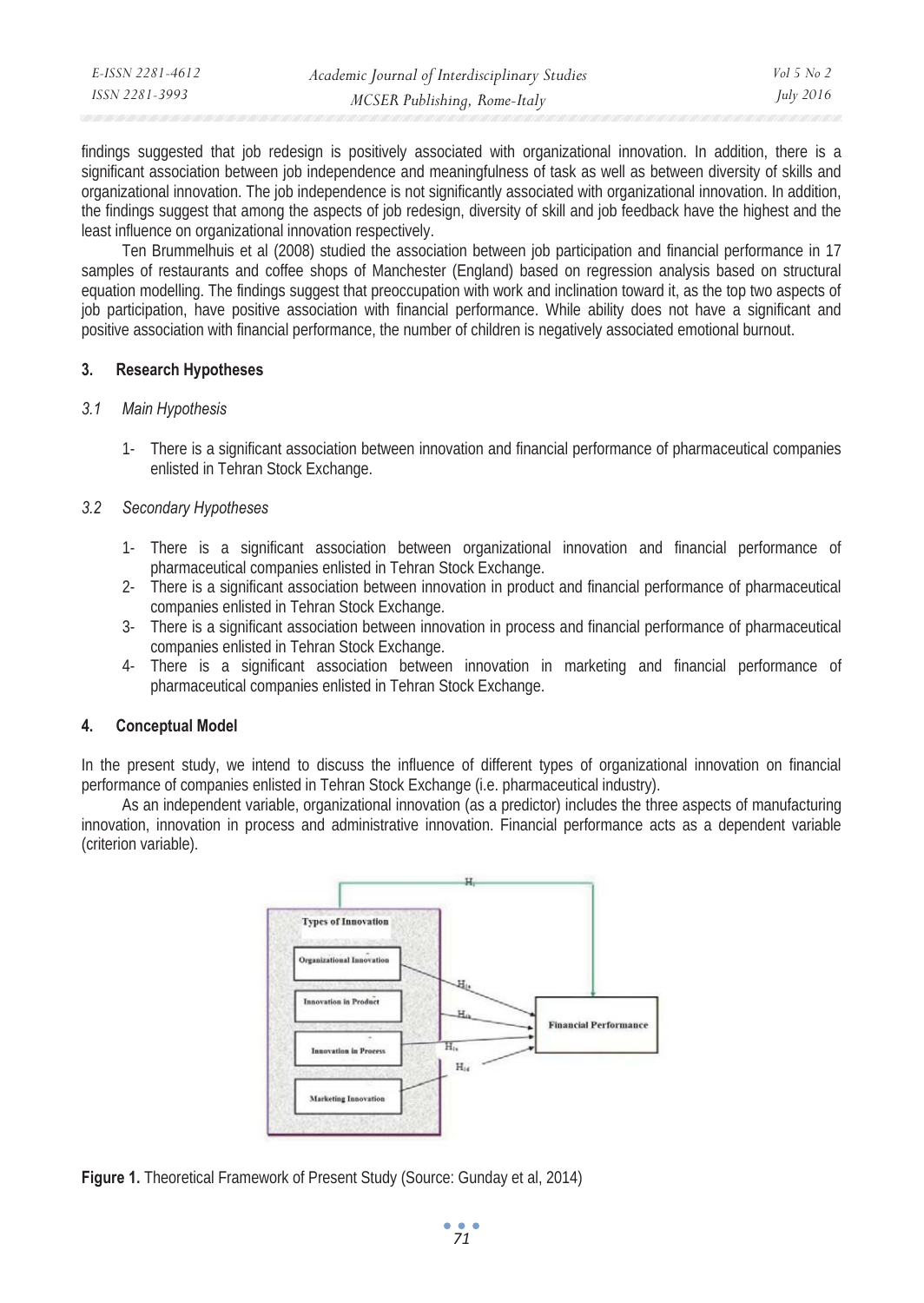# **5. Data Collection and Analysis**

In the present study, SPSS Software and different methods of descriptive and inferential statistics for data analysis and testing of hypotheses. In descriptive statistics, the researcher collects and summarizes the quantitative information of the samples so as to describe the characteristics of the studied sample. In inferential statistics, the researcher investigates one or multiple samples and uses statistical methods and models so as to infer the parameters and characteristics of the whole statistical population from the typical indicators and characteristics of the sample. In other words, the results of the sample are extended to the whole statistical population through inferential statistics. Without it, a study will lack scientific validity. The tests conducted in the present study include:

- Descriptive statistics so as to examine the characteristics of respondents and statistical population.
- Cronbach's alpha test to determine the reliability of the questionnaire
- Application of correlation analysis

### *5.1 Data Analysis*

### *5.1.1 Main Hypothesis:*

There is a significant association between types of innovation and financial performance of pharmaceutical companies enlisted in Tehran Stock Exchange.

H0: There is no significant association between types of innovation and financial performance of pharmaceutical companies enlisted in Tehran Stock Exchange (p=0).

H1: There is a significant association between types of innovation and financial performance of pharmaceutical companies enlisted in Tehran Stock Exchange ( $\rho \neq 0$ )

|  |  |  | <b>Table 1.</b> Results of Correlation Coefficient for Main Hypothesis |
|--|--|--|------------------------------------------------------------------------|
|  |  |  |                                                                        |

|                                                                            |                                               |                                    |          | Types of Innovation Financial Performance |
|----------------------------------------------------------------------------|-----------------------------------------------|------------------------------------|----------|-------------------------------------------|
|                                                                            | Types of Innovation                           | Correlation Coefficient            |          | $0.272*$                                  |
|                                                                            |                                               | Level of Significance (Two Ranges) |          | 0.001                                     |
| Pearson Correlation Coefficient                                            |                                               | Number                             | 139      | 139                                       |
|                                                                            | Financial Performance Correlation Coefficient |                                    | $0.272*$ |                                           |
|                                                                            |                                               | Level of Significance (Two Ranges) | 0.001    |                                           |
|                                                                            |                                               | Number                             | 139      | 139                                       |
| ** Correlation is significant at the 0.05 significance level (two ranges). |                                               |                                    |          |                                           |

The results of the above table suggest that the significance level associated with Pearson correlation coefficient and used for testing H0 of the main hypotheses is equal with 0.001 which is less than 0.05 (sig<0.05). Therefore, at 95 percent confidence level one could deny the zero hypothesis and its opposing hypothesis ( $\rho \neq 0$ ) is confirmed. As a result, one could state that there is a significant association between types of innovation and financial performance of pharmaceutical companies enlisted in Tehran Stock Exchange.

# *5.1.2 Secondary Hypothesis 1*

There is a significant association between organizational innovation and financial performance of pharmaceutical companies enlisted in Tehran Stock Exchange.

H0: There is no significant association between organizational innovation and financial performance of pharmaceutical companies enlisted in Tehran Stock Exchange. (p=0).

H1: There is a significant association between organizational innovation and financial performance of pharmaceutical companies enlisted in Tehran Stock Exchange ( $\rho \neq 0$ )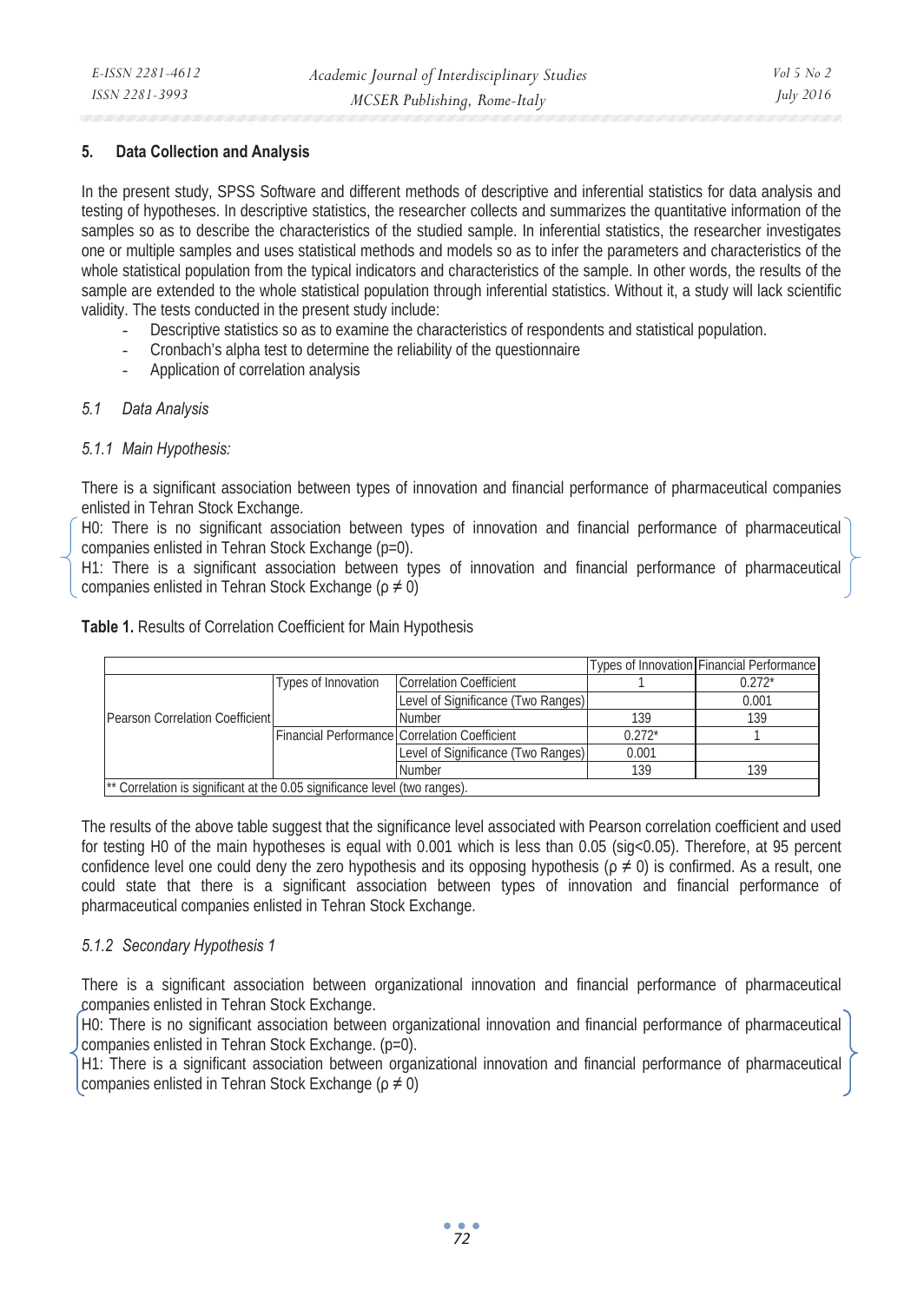### **Table 2.** Results of Correlation Coefficient for Secondary Hypothesis 1

|                                                                            |                              |                                    | Types of Innovation | <b>Financial Performance</b> |  |  |
|----------------------------------------------------------------------------|------------------------------|------------------------------------|---------------------|------------------------------|--|--|
|                                                                            | Organizational Innovation    | Correlation Coefficient            |                     | $0.861*$                     |  |  |
|                                                                            |                              | Level of Significance (Two Ranges) |                     | 0.000                        |  |  |
| Pearson Correlation<br>Coefficient                                         |                              | Number                             | 139                 | 139                          |  |  |
|                                                                            | <b>Financial Performance</b> | <b>Correlation Coefficient</b>     | $0.861*$            |                              |  |  |
|                                                                            |                              | Level of Significance (Two Ranges) | 0.000               |                              |  |  |
|                                                                            |                              | <b>Number</b>                      | 139                 | 139                          |  |  |
| ** Correlation is significant at the 0.05 significance level (two ranges). |                              |                                    |                     |                              |  |  |

The results of the above table suggest that the significance level associated with Pearson correlation coefficient and used for testing H0 of the main hypotheses is equal with 0.000 which is less than 0.05 (sig<0.05). Therefore, at 95 percent confidence level one could deny the zero hypothesis and its opposing hypothesis ( $\rho \neq 0$ ) is supported. As a result, one could state that there is a significant association between organizational innovation and financial performance of pharmaceutical companies enlisted in Tehran Stock Exchange.

# *5.1.3 Secondary Hypothesis 2*

There is a significant association between innovation in product and financial performance of pharmaceutical companies enlisted in Tehran Stock Exchange.

H0: There is no significant association between innovation in product and financial performance of pharmaceutical companies enlisted in Tehran Stock Exchange. (p=0).

H1: There is a significant association between innovation in product and financial performance of pharmaceutical companies enlisted in Tehran Stock Exchange ( $\rho \neq 0$ ).

|                                                                            |                                                       |                                    |          | Types of Innovation Financial Performance |
|----------------------------------------------------------------------------|-------------------------------------------------------|------------------------------------|----------|-------------------------------------------|
|                                                                            | Innovation in Product Correlation Coefficient         |                                    |          | $0.208*$                                  |
|                                                                            |                                                       | Level of Significance (Two Ranges) |          | 0.014                                     |
| Pearson Correlation Coefficient                                            |                                                       | Number                             | 139      | 139                                       |
|                                                                            | <b>IFinancial Performance Correlation Coefficient</b> |                                    | $0.208*$ |                                           |
|                                                                            |                                                       | Level of Significance (Two Ranges) | 0.014    |                                           |
|                                                                            |                                                       | Number                             | 139      | 139                                       |
| ** Correlation is significant at the 0.05 significance level (two ranges). |                                                       |                                    |          |                                           |

**Table 3.** Results of Correlation Coefficient for Secondary Hypothesis 2

The results of the above table suggest that the significance level associated with Pearson correlation coefficient and used for testing H0 of the main hypotheses is equal with 0.014 which is less than 0.05 (sig<0.05). Therefore, at 95 percent confidence level one could deny the zero hypothesis and its opposing hypothesis ( $\rho \neq 0$ ) is supported. As a result, one could state that there is a significant association between innovation in product and financial performance of pharmaceutical companies enlisted in Tehran Stock Exchange.

# *5.1.4 Secondary Hypothesis 3:*

There is a significant association between innovation in process and financial performance of pharmaceutical companies enlisted in Tehran Stock Exchange.

H0: There is no significant association between innovation in process and financial performance of pharmaceutical companies enlisted in Tehran Stock Exchange (p=0).

H1: There is a significant association between innovation in process and financial performance of pharmaceutical companies enlisted in Tehran Stock Exchange ( $\rho \neq 0$ ).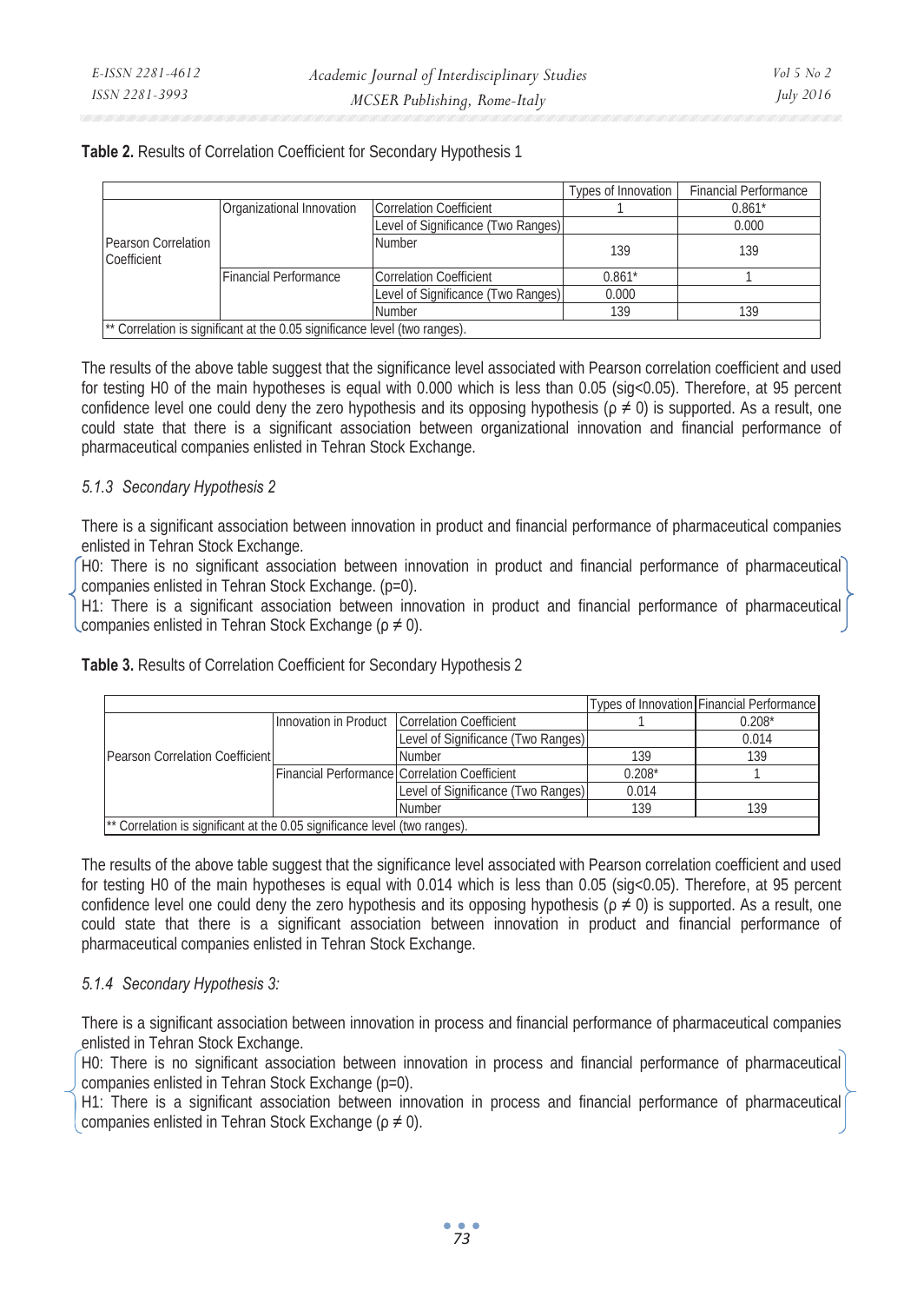### **Table 4.** Results of Correlation Coefficient for Secondary Hypothesis 3

|                                                                            |  |                                               |          | Types of Innovation Financial Performance |  |
|----------------------------------------------------------------------------|--|-----------------------------------------------|----------|-------------------------------------------|--|
|                                                                            |  | Innovation in Process Correlation Coefficient |          | $0.836*$                                  |  |
|                                                                            |  | Level of Significance (Two Ranges)            |          | 0.000                                     |  |
| Pearson Correlation Coefficient                                            |  | Number                                        | 139      | 139                                       |  |
|                                                                            |  | Financial Performance Correlation Coefficient | $0.836*$ |                                           |  |
|                                                                            |  | Level of Significance (Two Ranges)            | 0.000    |                                           |  |
|                                                                            |  | Number                                        | 139      | 139                                       |  |
| ** Correlation is significant at the 0.05 significance level (two ranges). |  |                                               |          |                                           |  |

The results of the above table suggest that the significance level associated with Pearson correlation coefficient and used for testing H0 of the main hypotheses is equal with 0.000 which is less than 0.05 (sig<0.05). Therefore, at 95 percent confidence level one could deny the zero hypothesis and its opposing hypothesis ( $\rho \neq 0$ ) is supported. As a result, one could state that there is a significant association between innovation in process and financial performance of pharmaceutical companies enlisted in Tehran Stock Exchange.

# *5.1.5 Secondary Hypothesis 4:*

There is a significant association between marketing innovation and financial performance of pharmaceutical companies enlisted in Tehran Stock Exchange.

H0: There is no significant association between marketing innovation and financial performance of pharmaceutical companies enlisted in Tehran Stock Exchange (p=0).

H1: There is a significant association between marketing innovation and financial performance of pharmaceutical companies enlisted in Tehran Stock Exchange ( $\rho \neq 0$ ).

|                                                                            |                      |                                               |          | Types of Innovation Financial Performance |  |
|----------------------------------------------------------------------------|----------------------|-----------------------------------------------|----------|-------------------------------------------|--|
|                                                                            | Marketing Innovation | Correlation Coefficient                       |          | $0.105*$                                  |  |
|                                                                            |                      | Level of Significance (Two Ranges)            |          | 0.065                                     |  |
| Pearson Correlation Coefficient                                            |                      | Number                                        | 139      | 139                                       |  |
|                                                                            |                      | Financial Performance Correlation Coefficient | $0.105*$ |                                           |  |
|                                                                            |                      | Level of Significance (Two Ranges)            | 0.065    |                                           |  |
|                                                                            |                      | Number                                        | 139      | 139                                       |  |
| ** Correlation is significant at the 0.05 significance level (two ranges). |                      |                                               |          |                                           |  |

The results of the above table suggest that the significance level associated with Pearson correlation coefficient and used for testing H0 of the main hypotheses is equal with 0.065 which is more than 0.05 (sig>0.05). Therefore, at 95 percent confidence level one could support the zero hypothesis and its opposing hypothesis ( $\rho \neq 0$ ) is denied. As a result, one could state that there is no significant association between marketing innovation and financial performance of pharmaceutical companies enlisted in Tehran Stock Exchange.

### *5.2 Regression Analysis*

### **Table 6.** ANOVA Analysis

| Aspect     | Sum of Sauares | Dearee of Freedom | Mean Square | F-statistic | Level of Significance |
|------------|----------------|-------------------|-------------|-------------|-----------------------|
| Rearession | 332.077        |                   | 66.415      |             |                       |
| Remaining  | 85.347         | 133               | 0.642       | 103.498     | 0.000                 |
| Sum        | 417.424        | 138               |             |             |                       |

Based on the result of ANOVA, it is clear that types of innovation is influential upon financial performance.

H0: Types of organizational innovation are not predictors of financial performance.

LH1: Types of organizational innovation are predictors of financial performance.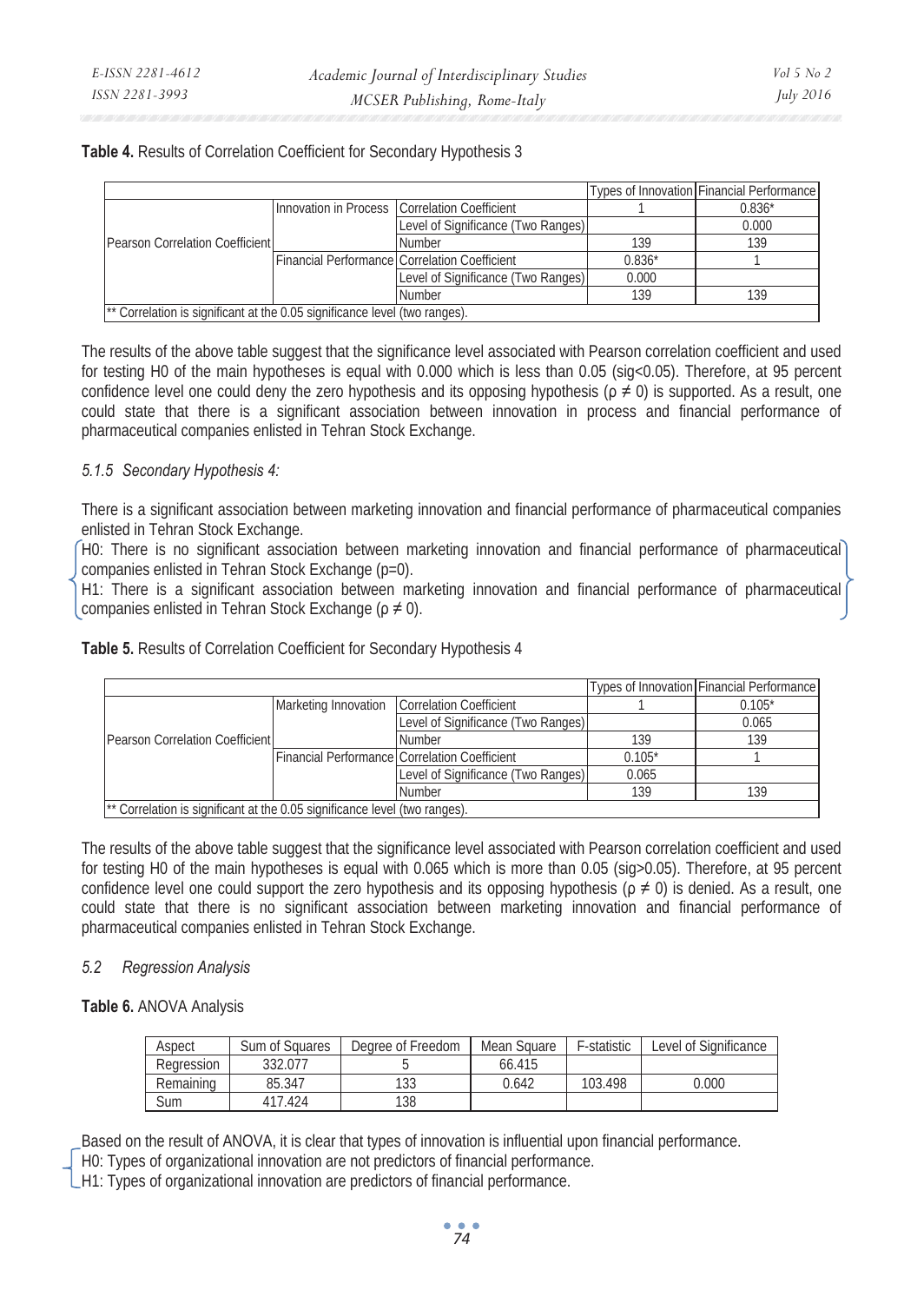### **Table 7.** Results of Regression Test

| Independent Variable                            | Dependent Variable           |       |        |       |       | Standard Error   Beta   t-statistic   Level of Significance   Meaning of Test Result |
|-------------------------------------------------|------------------------------|-------|--------|-------|-------|--------------------------------------------------------------------------------------|
| Types of Innovation                             | Financial Performance        | 0.066 | 10.015 | 0.206 | 0.837 | <b>HO</b> Supported                                                                  |
| <b>Innovation in Product</b>                    | <b>Financial Performance</b> | 0.075 | 0.055  | .53   | 0.000 | H <sub>0</sub> Denied                                                                |
| Innovation in Process                           | <b>Financial Performance</b> | 0.074 | 0.448  | 5.96  | 0.000 | H <sub>0</sub> Denied                                                                |
| Marketing Innovation                            | Financial Performance        | 0.054 | 0.021  | 0.182 | 0.615 | <b>HO</b> Supported                                                                  |
| Organizational Innovation Financial Performance |                              | 0.075 | 0.055  | .53   | 0.000 | H <sub>0</sub> Denied                                                                |

As observed in the above table, the significance levels for types of innovation and marketing innovation are higher than 0.05 and as a result they are insignificant. In other word, H0 hypothesis is supported. On the other hand, the levels of significance for innovation in process, innovation in product and organizational innovation are less than 0.05. As a result, they are significant and H0 hypothesis is denied.

### **6. Discussion and Conclusion**

The present study was done based on the objective of examining the influence of different types of organizational innovation on financial performance of the companies. The statistical population in the present study included the enlisted companies of Tehran Stock Exchange (i.e. pharmaceutical industry) and 139 experts, managers and top managers were included in the sample.

The present study is applied in objective and exploratory in its description method. In the present study, the reliability coefficient of the questionnaire was 0.737. In addition, the face validity was confirmed via experts' comments. For data analysis and testing hypotheses, K-S test, correlation test and regression analysis were used.

In regard to types of organizational innovation and financial performance within and without the country, numerous studies could be found. However, there is no study on determining the association between the two variables in Iran.

The results of present study suggest:

- There is a significant association between organizational innovation and financial performance of pharmaceutical companies enlisted in Tehran Stock Exchange.
- There is a significant association between innovation in product and financial performance of pharmaceutical companies enlisted in Tehran Stock Exchange.
- There is a significant association between innovation in process and financial performance of pharmaceutical companies enlisted in Tehran Stock Exchange.
- There is no significant association between marketing innovation and financial performance of pharmaceutical companies enlisted in Tehran Stock Exchange.

During the review of the results of studies conducted abroad, it was observed that in most of the cases there was a significant and positive association of organizational aspect, product, technology and marketing with financial performance. From this perspective, the results of present study confirms the results of other foreign studies conducted in the past about the association between innovation and financial performance.

A study called "The investigation of the positive effects of organizational performance on organizational performance" was done by Subramanian and Nilakanta (1996) among employees of aviation industry. They found out that the support of top managers and financial support for accepting innovation, integration between knowledge management and job processes and public consensus on accepting innovation were among the most significant determiners. In addition, the findings suggested that there is a significant association between types of innovation and organizational performance.

The results of present study matches two of Subramanian and Nilakanta (1996). Our findings suggest that innovation and most of its aspects (i.e. organizational, product, technological and marketing) have significant association with financial performance. Some of the associations were strong and some were weak,

In another study, Jane et al (2004) examined the effects of innovation on performance. The statistical population and sample of this study were the companies belonging to manufacturing industry. Following regression analysis, the findings suggested that organizational innovation, innovation in product and innovation in process influences the performance of a company. These results matches ours.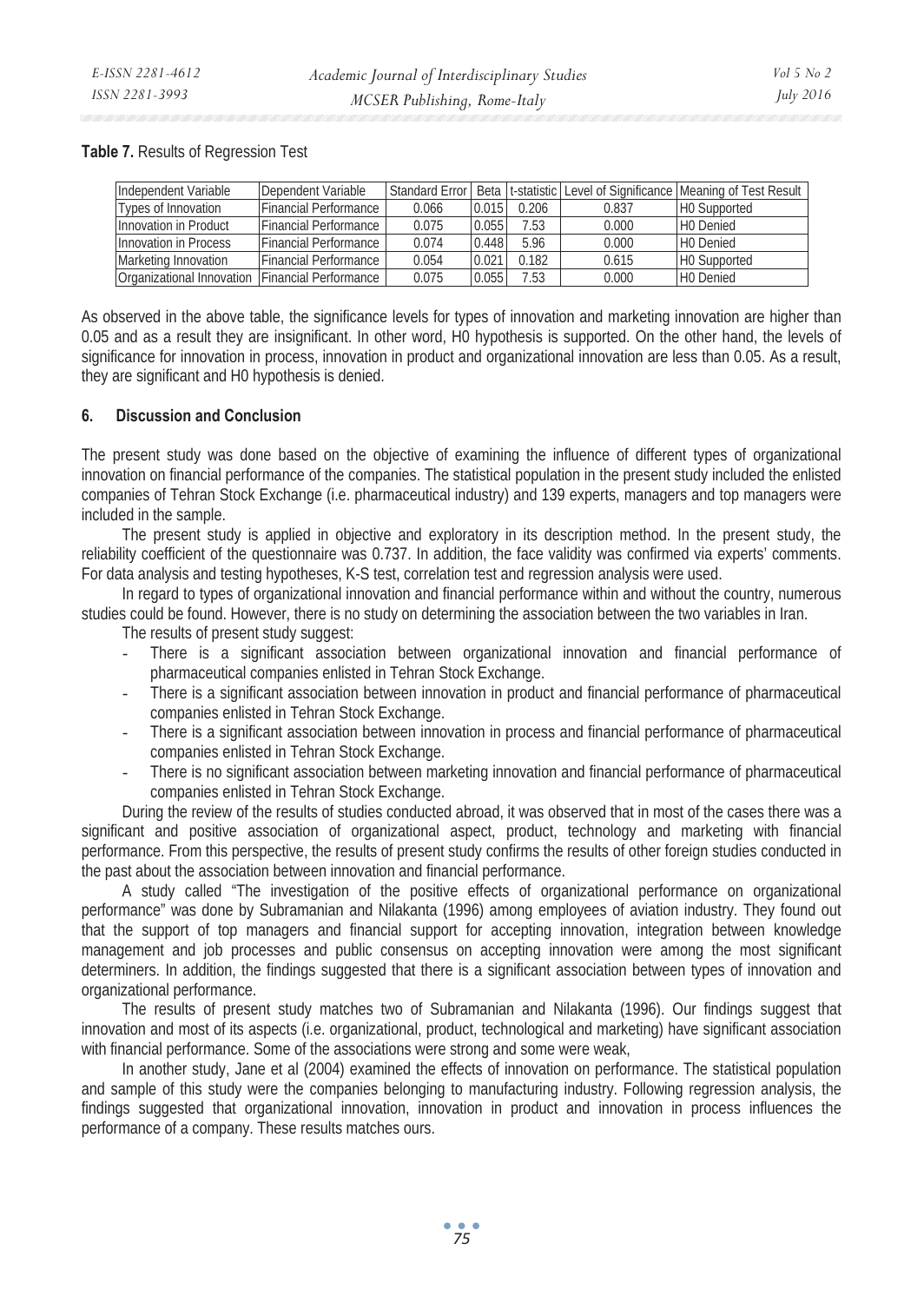#### *6.1 Suggestions for Future Studies*

#### *6.1.1 Suggestions based on Hypothesis 1*

The first hypothesis assumed that there is a significant association between organizational innovation and financial performance of enlisted pharmaceutical companies of Tehran Stock Exchange.

For response to and dealing with demands, the managers should use flexible and organic structures. They should generate higher flexibility in executing the organizational laws, regulations and guidelines.

Exclusion of hierarchy: The modern organizations should empower the frontline managers directly involved in doing the affairs through non-concentrated decisions and reduced hierarchies. In this manner, they may be able to increase creativity. The frontline managers should be able to determine their strategies and correct them if needed. Ghoshal and Bartlett (2002) recommended that frontline managers should be encouraged to make decisions on organizational activities themselves; the top managers should only attempted to create a setting for supporting and satisfaction of the needs of frontline managers.

### *6.1.2 Suggestions based on Hypothesis 2*

Innovation in product has significant influence on financial performance of enlisted pharmaceutical companies in Tehran Stock Exchange.

In this regard, the following suggestions are made for enhancing organizational innovation and improved financial performance of enlisted pharmaceutical companies in Tehran Stock Exchange.

it seems that that by small improvement of organizational setting, the managers may be able to generate the required conditions for application of employees' new ideas and encouraging them to freely offer and test their innovative ideas so that the company turns into a completely innovative one. Along with the execution of new ideas offered by employees and encouraging them to raise more similar suggestions, the organizations should set sufficient time for testing and operationalizing the ideas freely.

### *6.1.3 Suggestions based on Hypothesis 3*

The innovation in process exerts significant effect on financial performance of pharmaceutical companies enlisted in Tehran Stock Exchange.

In regard to this hypothesis, the following suggestions are made to increase organizational innovation and to improve the financial performance of enlisted pharmaceutical companies in Tehran Stock Exchange.

The top organizational manager should show his/her inclination to take risks in finding new growth opportunities to the employees.

The executive managers should consistently search for new and unusual solutions for the problems. They should fulfil this through "ideation"-enhancing employees.

In the company, the new methods of fulfilling procedures and tasks should be sought and tested. In addition, those who do the jobs differently should be rewarded. The following items are further suggestions for future studies:

- Considering the obtained result, it is suggested to test the hypothesis in a more extensive range, namely a larger society or in national scale.
- Undoubtedly, conducting a similar study in different public and private companies along with comparison of results will contribute to further studies.
- The future researchers are advised to study the association between innovation and organizational performance as the main objective of the organizations.
- In addition, the future researchers are advised to examine the factors affecting improved creativity in organizations.

#### **References**

Ahmedian, A,. Aksar-Afsharo, M, A & Shekari, H. (2011). The study of the association of knowledge recession with organizational learning and innovation in higher education centers of Yazd City, Quarterly of Organizational Culture Management, 9 (2),131- 154.

Arabi, M, R. (2014). The status of Iran in innovation and global competition, M. A. Dissertation, Business Management, Alame-Tabatabai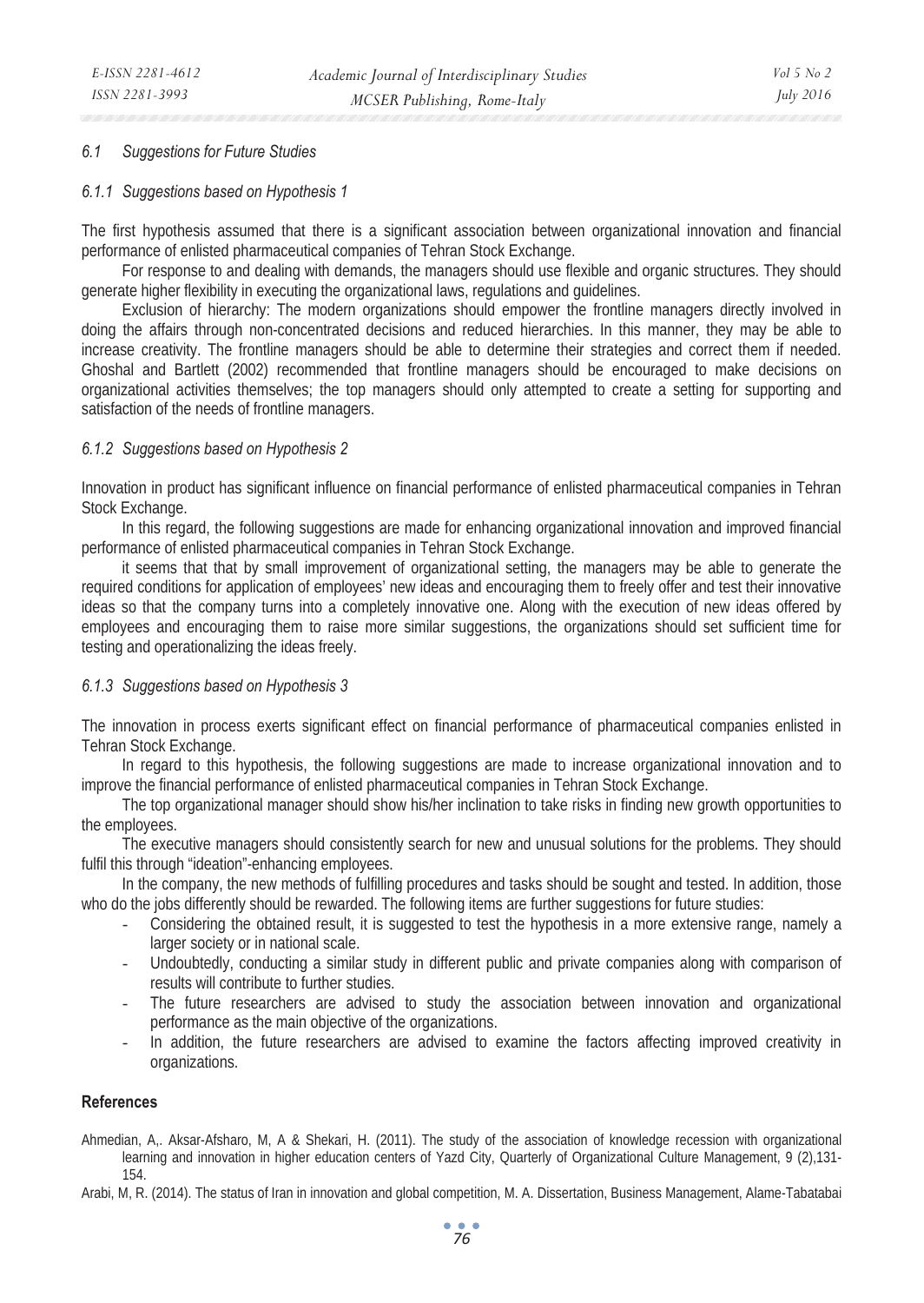University.

Azar, A & Momeni, M. (2009). Statistics and its application in management, Tehran, Samt Press, 2.

Beik-Zade, Gh & Pour-Mohammadi, A, R. (2010). The study and analysis of the association between innovation and position of human resources management based on the models of Nile, Snow and Shoulder-Jackson, First National Conference of Management, Innovation and Entrepreneurship in Shiraz.

Bordbar, M & Konjkav, M. (2010). Strategic measures for human resources management and innovative performance with emphasis on the role of knowledge management, Two-monthly of Police Human Development, 6 (24).

Brummelhuis, T., Bakker, B & Euwema, C. (2011).The relationship between organizational Innovation and Job redesign. Journal of Vocational Behavior, 76, 461-469.

Chopani, H. (2011). The study of association between transformational leadership and inclination toward organizational creativity in Alborz Insurance Company, M.A Dissertation of Business Management, Tehran University.

Fishani, T. (1999). Innovation and creativity in people and organizations, Termeh Press, Tehran.

Gholam-pur, A. (2000). Creativity and innovation in educational organizations, Quarterly of Management in Education Organization, 25.

Habib-Pour, K & Safari, R. (2009). A comprehensive guide to application of SPSS in surveys (Quantitative data analysis), Tehran, Motafakeran Press.

Haffman, C,. Ulusoy, G,. Kilic, K & Alpkan, L. (2010). Organizational creativity and organization performance, Administrative Science Quarterly, 29 (3), 392–409.

Jin, E, C & Terblanche, F. (2004). The effect of organizational innovation on performance. European Journal of Innovation Management, 6(1), 64-74.

Khaki, Gh. (2008). Methodology of management, Publication Center of Islamic Azad University, Tehran.

Khodadad-Hosseini, H & Azizi, Sh. (2006). Strategic management and planning: A comprehensive approach, Tehran, Safar Press, 1.

Rahim-Nia, N & Armin, M. (2008). The study of the influence of managers' emotional intelligence on financial performance, Business Studies, 64.

Rahman-Seresht, H & Mazloomi, N. (2005). The association of managerial performance of corporate investors with financial performance of these institutes for enlisted companies of Tehran Stock Exchange, Management Studies, Tehran, 37.

Rezvan, M & Graili-Nejad, R. (2011). The measurement of innovation and factors affecting it among Iran-Khordro managers, M.A. Dissertation of Alama-Tabatabi University, Tehran.

Sadeghi Mal-Miri, M. (2007). Innovation (systemic approach, individual, group, organization), Imam Hossein University Press.

Salajeghe, M & Nazeri, A. (2008). The association of emotional intelligence with extent of creativity and innovation among employees of Tavanir Organization, Masterly Dissertation, Islamic Azad University of Tehran.

Shariat-Panahi, N. (2014). A model for entrepreneurial innovation in manufacturing businesses of Iran, PhD Dissertation, Alama-Tabatabai University.

Smith, P & Tosey, P. (2009) Assessing the learning organization: part 1-theoretical foundations. The Learning Organization Journal, 6(2). 70-75.

Subramanian, H & Nilakanta, D, G. (1996). Innovation: Survey of relationship between organization innovation, the type of innovation and organizational performance. Journal of World Business, 45 (2), 105-108.

Zare. (2010). The study of factors affecting organizational innovation in MAPNA Company, Masterly Dissertation, Alama-Tabatabai University of Tehran.

Zarin Sabab, M & Salari, S. (2012). Intellectual capital management: A new approach to development and improved organizational improvement, Entrepreneurship Center of Sharif Industrial University.

Zarin Sabab, M. (2011). The study of association between intellectual capital and employees' inclination toward organizational creativity in Science and Technology Park of Tehran University, M.A Dissertation of Department of Psychology and Educational Sciences, Tehran University.